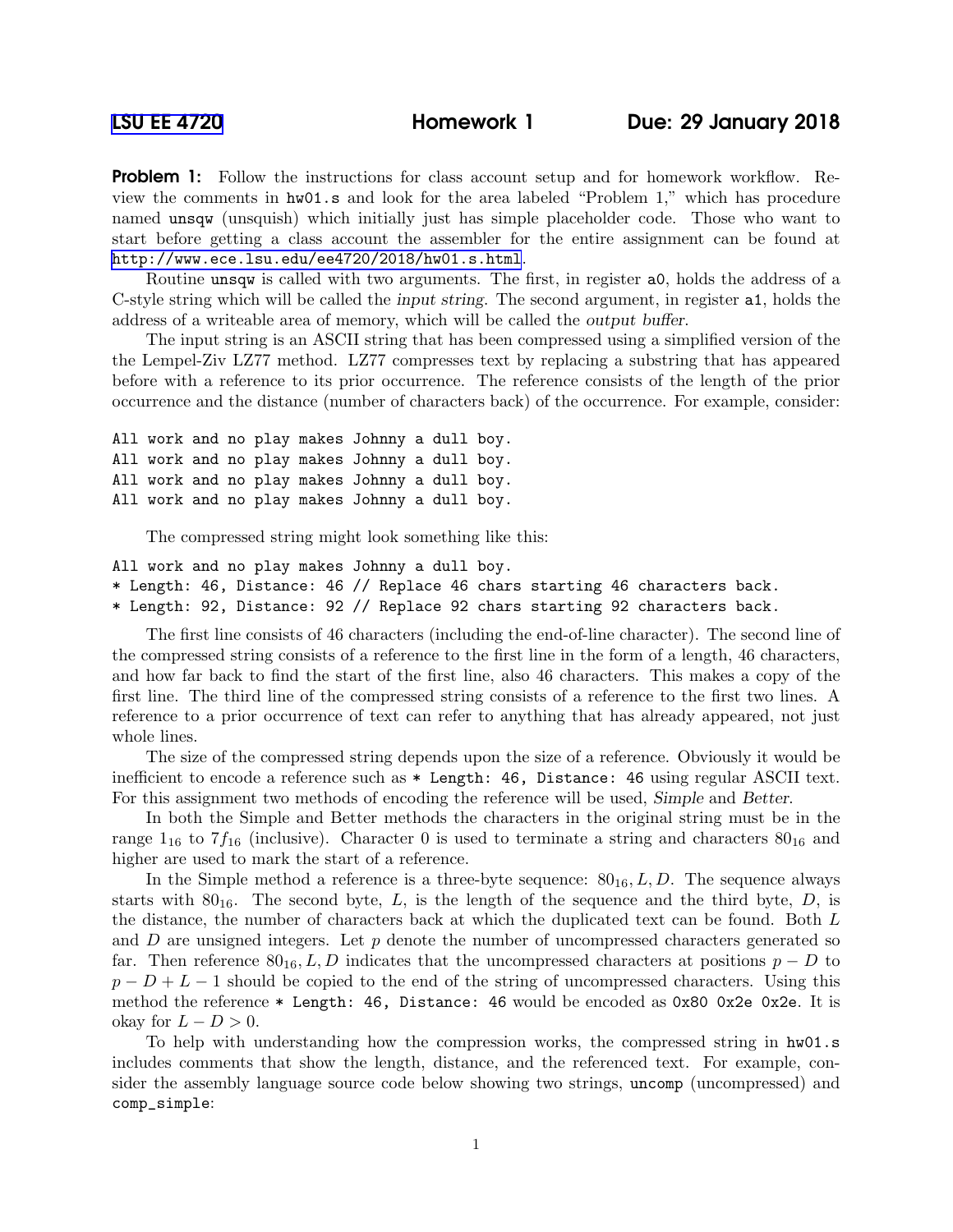```
uncomp: # Uncompressed data.
       .ascii "\nAll work and no play makes Johnny a dul" # Idx: 0 - 39
       .ascii "l boy.\nAll work and no play makes Johnny" # Idx: 40 - 79
       .ascii " a dull boy.\nAll work and no play makes " # Idx: 80 - 119
       .ascii "Johnny a dull boy.\nAll work and no play " # Idx: 120 - 159
       .asciiz "makes Johnny a dull boy.\n" \# Idx: 160 - 184
comp_simple: # Compressed data Simple Method.
       .ascii "\nAll work and no play makes Johnny a dul" # Idx: 0 - 39
       .ascii "l boy." # Idx: 40 - 45
      # Idx: 0 = 46 - 46 = 0x2e - 0x2e. Len: 139 = 0x8b.
       .byte 0x80 139 46 # "\nAll work and no play makes Johnny a dull boy.\nAll work and
no play makes Johnny a dull boy.\nAll work and no play makes Johnny a dull boy.\n"
.byte 0
# Original: 185 B, Simple Compressed: 49 B, Ratio: 0.265
```
The references start with assembler directive .byte, other text starts with the directive .ascii. There are two comments associated with a reference. The comment above .byte shows the starting index,  $p - D$ , of the text to be copied and the length, L. The comment on the reference line shows the copied text.

The first line of the uncompressed text (uncomp) (index 0 to 45) appears literally in the compressed text (comp\_simple). There is a single reference that indicates  $L = 139$  characters should be copied starting at  $D = 46$  characters back from position  $p = 46$ . Notice that this is a case where the text to be copied from overlaps the target text, but that works out well for us.

For more examples search for comp\_simple in hw01.s.

A disadvantage of the Simple method is that the distance is limited to 255 bytes and that the 7 least-significant bits of the first byte (the 0x80) are unused. The Better method fixes both problems.

Problem continued on the next page.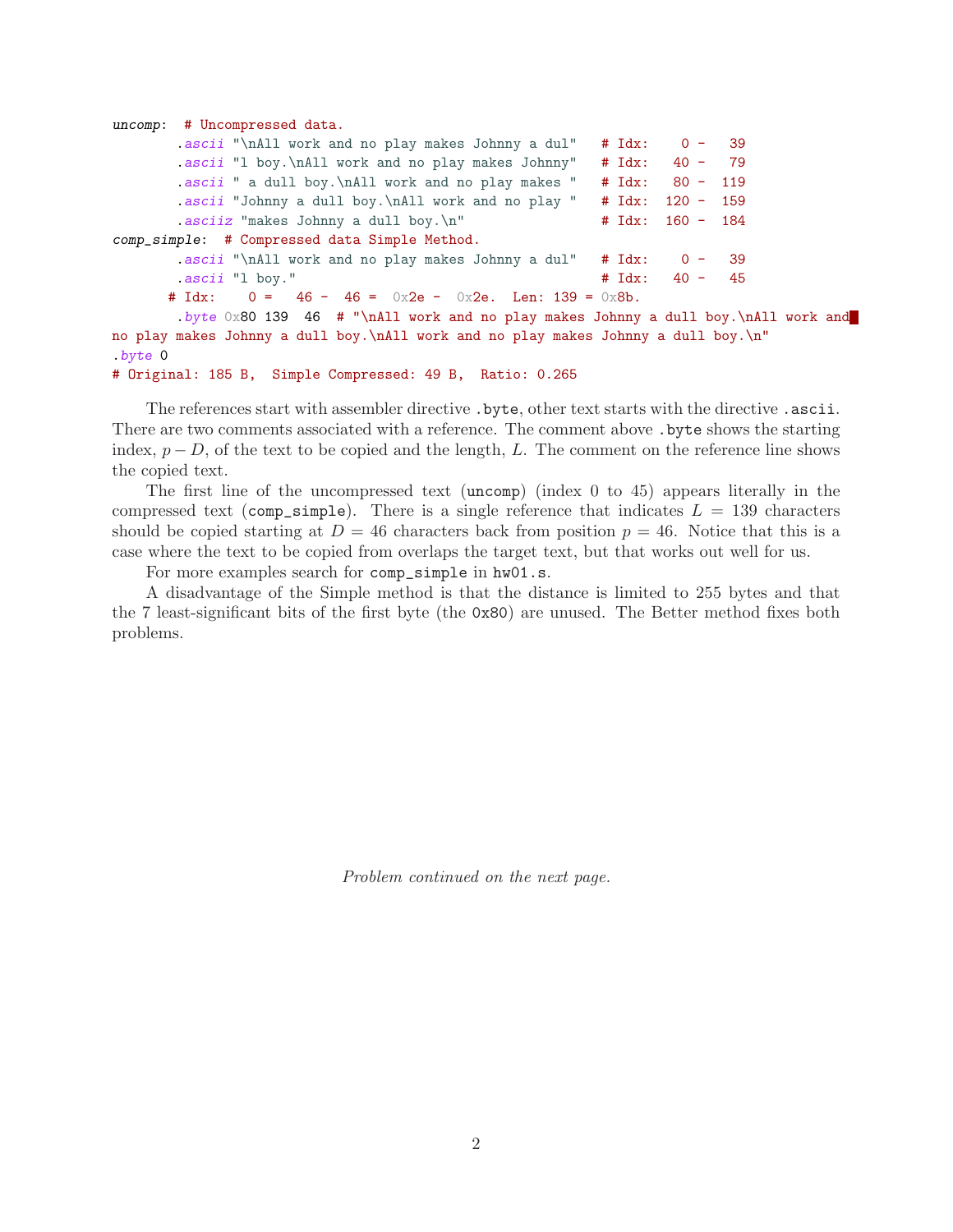In the Better method a reference starts with a byte having bit 7 (the most-significant bit) set to 1. There are four cases for a reference, the size of a reference ranges in size from 2 to 4 bytes. Call the first byte of a reference R.

Case 1:  $R = 80_{16} = 10000000_2, L, D$ . This is identical to the simple case. R is followed by two bytes, the first is the length  $(L)$  and the second is distance  $(D)$ .

Case 2:  $R = 10$ ll llll<sub>2</sub>, D. R is followed by one byte (D). The six least-significant bits of R are the length, and  $D$  is the distance.

Case 3:  $R = c_0_{16} = 11000000_2, L, D_h, D_l$ . R is followed by three bytes, the first is the length  $(L)$ , the second,  $D_h$ , holds bits 15 to 8 of the distance, and the third,  $D_l$ , is the 8 last-significant bits (bits 7 to 0) of the distance.

Case 4:  $R = 11$ *ll*  $lllll_2, D_h, D_l$ . R is followed two bytes, the first,  $D_h$ , holds bits 15 to 8 of the distance, and the second,  $D_l$ , is the 8 last-significant bits (bits 7 to 0) of the distance. The six least-significant bits of R hold the length.

Examples of the cases are shown below, these are taken from the assignment code in  $hwd1.s$ .

|   | uncomp: # Uncompressed data.                                                                         |                            |           |             |  |
|---|------------------------------------------------------------------------------------------------------|----------------------------|-----------|-------------|--|
|   | .ascii "[Note: it has been cold cold cold cold!]"                                                    | $# Idx$ :                  | $0 -$     | 39          |  |
|   |                                                                                                      | $# Idx$ :                  | $40 -$    | 79          |  |
|   | .ascii "================================\nAnother "                                                  | $# \; \; \; \mathrm{Idx:}$ | $80 -$    | 119         |  |
|   | .ascii "frigid Arctic airmass is already pushing"                                                    | $# \; \; \; \mathrm{Idx:}$ | $120 -$   | 159         |  |
|   | .ascii " into the region\nand will provide bitter"                                                   | $# Idx$ :                  | $160 -$   | 199         |  |
|   | .ascii "ly cold temperatures. Temperatures will\n"                                                   | $# Idx$ :                  | $200 -$   | 239         |  |
|   | .ascii "plunge into the teens and 20s tonight an"                                                    | $# Idx$ :                  | $240 -$   | 279         |  |
|   | .ascii "d could be quite similar\nWednesday night"                                                   | $# Idx$ :                  | $280 -$   | 319         |  |
|   |                                                                                                      | $#$ $Idx:$                 | $320 -$   | 359         |  |
|   |                                                                                                      | $#$ $Idx:$                 | $360 -$   | 399         |  |
|   | .ascii "RATURELows will fall into the mid tee"                                                       | $# Idx$ :                  | $400 -$   | 439         |  |
|   | ascii "ns to lower 20s\nalong and north of the I"                                                    | $# \; \; \; \mathrm{Idx:}$ | 440 -     | 479         |  |
|   | .ascii "-10/12 corridor. South of I-10 lows\nwill"                                                   | $# Idx$ :                  | $480 -$   | 519         |  |
|   | .ascii " range from 20 to 25. These temperatures"                                                    | $# Idx$ :                  | $520 -$   | 559         |  |
|   | .ascii " will be similar\nWednesday night.\n\n* DUR" # $Idx$ :                                       |                            | $560 -$   | 599         |  |
|   | .ascii "ATIONFreezing conditions will likely "                                                       | $# \; \; \; \mathrm{Idx:}$ | $600 -$   | 639         |  |
|   | ascii "last for 12 to 26\nhours over much of the"                                                    | $#$ Idx:                   |           | $640 - 679$ |  |
|   | .ascii " warned area tonight and then 12 to 18\nh"                                                   | $# \; \; \; \mathrm{Idx:}$ |           | $680 - 719$ |  |
|   | .asciiz "ours Wednesday night."                                                                      | $# \; \; \; \mathrm{Idx:}$ | 720 - 740 |             |  |
|   |                                                                                                      |                            |           |             |  |
|   | comp_better: # Compressed data Better Method.                                                        |                            |           |             |  |
|   | .ascii "[Note: it has been cold"                                                                     | $#$ $Idx:$                 | $0 -$     | 22          |  |
|   | # Case 2: # Idx:                                                                                     |                            |           |             |  |
|   | $23 - 5 = 0x17 - 0x5$ . Len: $15 = 0x$ f.<br>$18 =$<br>$0x05$ # " cold cold cold"<br>$.$ byte $0x8f$ |                            |           |             |  |
|   |                                                                                                      |                            |           |             |  |
|   | $. ascii$ "!] \n="                                                                                   | $# Idx$ :                  |           | $38 - 41$   |  |
|   |                                                                                                      |                            |           |             |  |
|   | # Case 1: # Idx:<br>$41 =$<br>$42 -$<br>$1 = 0x2a -$<br>$0x1.$ Len: 69 = $0x45.$                     |                            |           |             |  |
|   | $.$ byte $0x80$ $0x45$                                                                               |                            |           |             |  |
| . |                                                                                                      |                            |           |             |  |
|   | # Case 3 # Idx:<br>$40 = 321 - 281 = 0 \times 141 - 0 \times 119$ . Len: 72 = 0x48.                  |                            |           |             |  |
|   |                                                                                                      |                            |           |             |  |
| . |                                                                                                      |                            |           |             |  |
|   | # Case 4 # Idx: $157 = 613 - 456 = 0x265 - 0x1c8$ . Len:                                             | $4 = 0 \times 4$ .         |           |             |  |
|   | $.$ byte $0xc4$<br>$0x01$ $0xc8$ # "ing "                                                            |                            |           |             |  |
|   |                                                                                                      |                            |           |             |  |

The assignment package includes a program, hw01-comp.cc that can be used to encode your own text stings, should you want to.